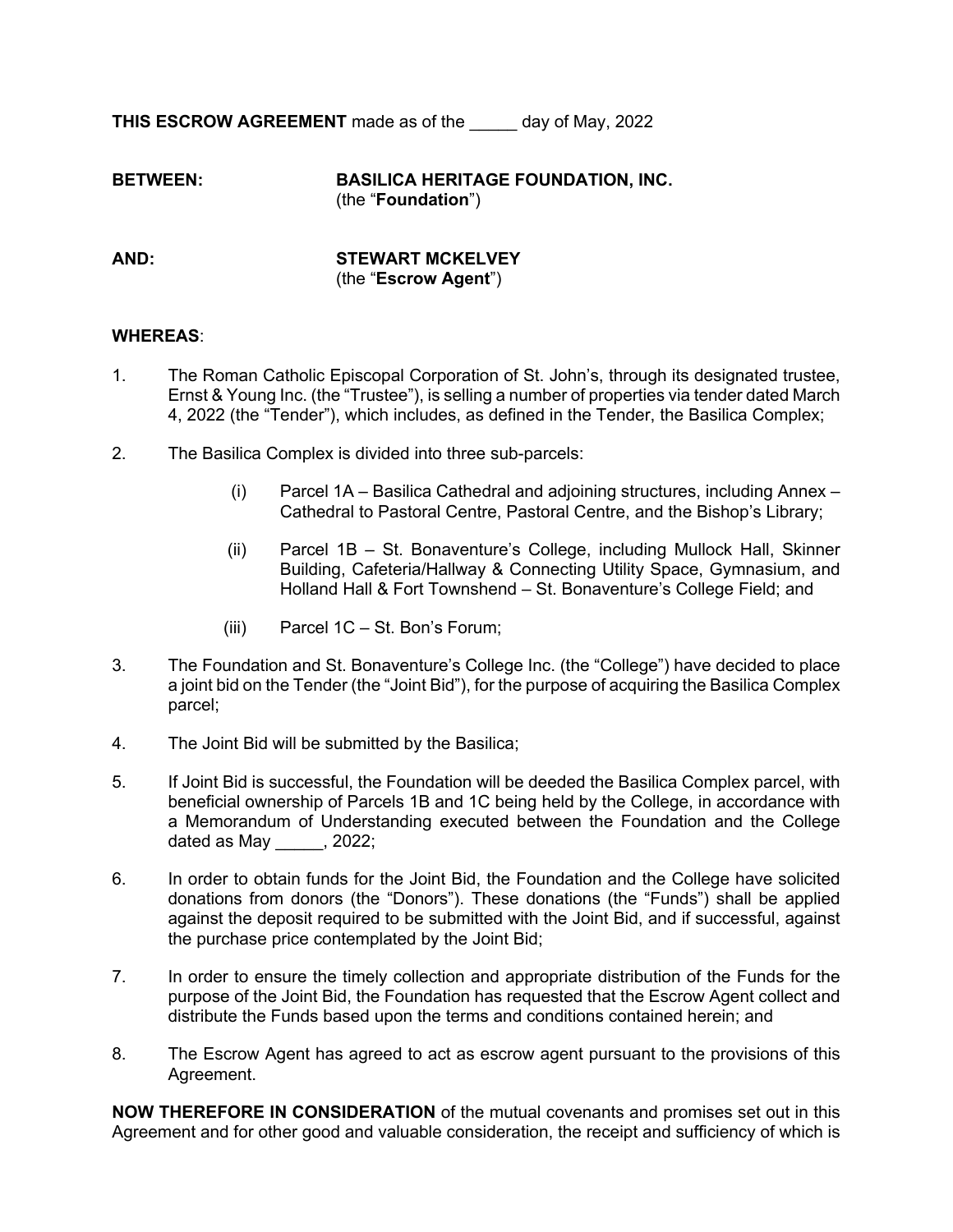hereby acknowledged, the parties to this Agreement, including subsequent parties by accession (collectively, the "Parties") agree as follows:

## **ARTICLE 1 INTERPRETATION**

- 1.1 **Interpretation.** In this Agreement, except as otherwise expressly provided:
	- (a) all references in this Agreement to designated "Articles", "Sections" and other subdivisions or Schedules are to the designated Articles, Sections and other subdivisions or Schedules of or attached to this Agreement;
	- (b) the headings are for convenience only and do not form a part of this Agreement and are not intended to interpret, define or limit the scope, extent or intent of this Agreement or any provision hereof;
	- (c) the singular of any terms include the plural, and vice versa, the use of any term is generally applicable to any gender and where applicable, a body corporate;
	- (d) the matters contained and referred to in the recitals to this Agreement and the Schedules hereto are expressly incorporated into and form part of this Agreement;
	- (e) "or" is used in the inclusive sense of "and/or"; and
	- (f) where the time for doing an act falls or expires on a day which is not a day other than a Saturday, Sunday or a statutory holiday in the Province of Newfoundland and Labrador (a "Business Day"), the time for doing such act is extended to the next Business Day.

## **ARTICLE 2 ESCROW ARRANGEMENTS AND INSTRUCTIONS TO ESCROW AGENT**

- 2.1 **Appointment of Escrow Agent.** Stewart McKelvey is hereby appointed the Escrow Agent under this Agreement.
- 2.2 **Delivery of Escrow Funds.** The Escrow Agent agrees to:
	- (a) receive the Funds from Donors, provided that the Donors execute a direction and accession in a form similar to that provided in Schedule "A" of this Agreement; and
	- (b) deposit the Funds to a trust account of the Escrow Agent ("Escrow Account").

These funds and any interest, if any, earned on the funds deposited to the Escrow Account from time to time (the "Escrow Funds") will not be released or dealt with in any other manner whatsoever except in the manner described in this Agreement.

2.3 **Escrow Funds in Escrow.** The Escrow Funds will be held by the Escrow Agent, in trust for the benefit of the Foundation on the terms set out in this Agreement.

#### 2.4 **Release from Escrow.**

(a) The Foundation acknowledges and agrees that the Escrow Account will be maintained by the Escrow Agent.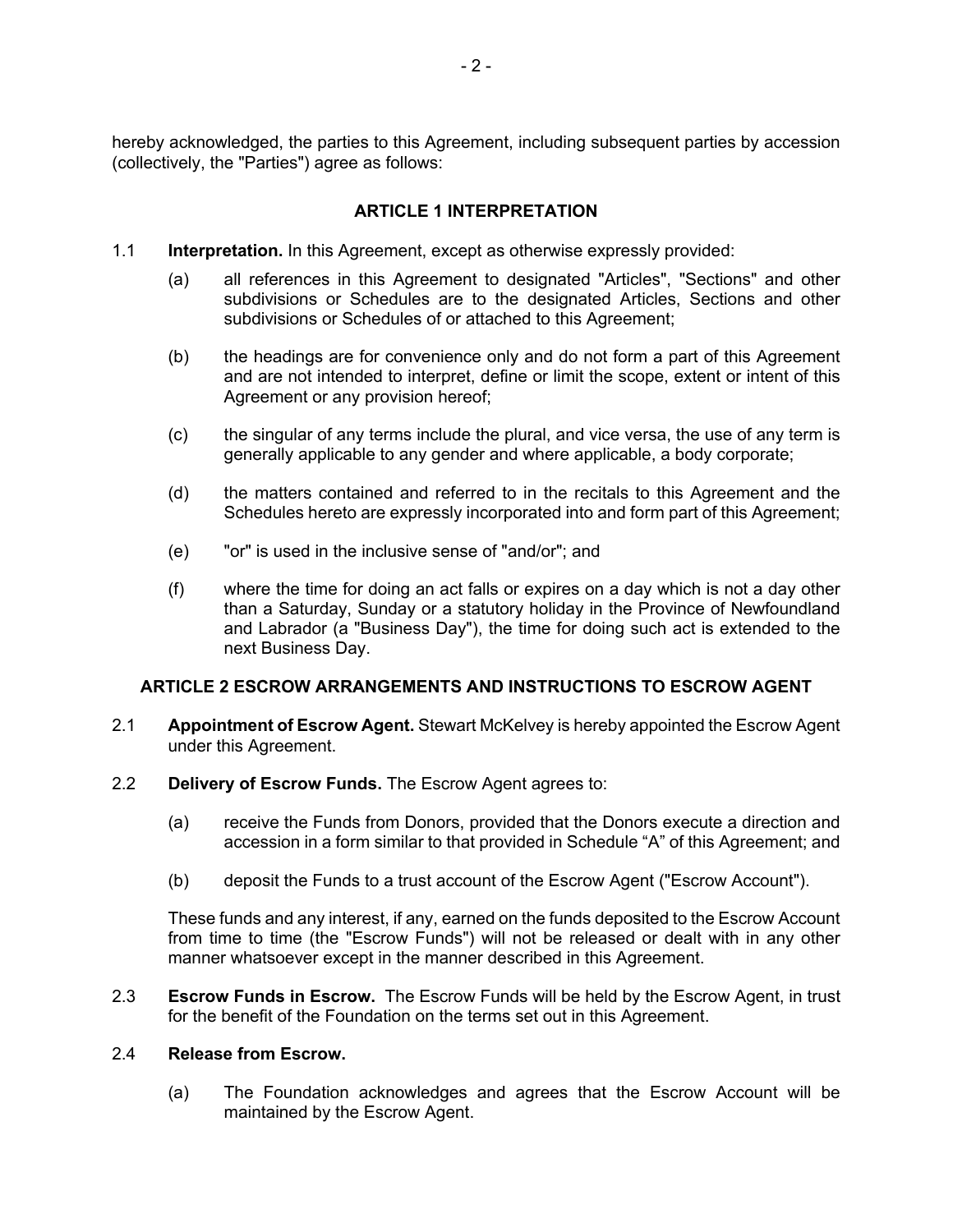- (b) The Foundation agrees that:
	- (i) The Escrow Agent shall receive fifteen percent (15%) of the purchase price of Parcels 1B and 1C from the College or the Escrow Agent of the College (the "College Deposit Funds"), which shall be included with the Foundation Deposit Funds and delivered with the Joint Bit as a deposit;
	- (ii) The Escrow Agent shall deliver to the Trustee fifteen percent (15%) of the total purchase price of the Basilica Complex as contemplated by the Joint Bid (the "Foundation Deposit Funds"), which shall be delivered with the Joint Bid as a deposit;
	- (iii) In the event that the Joint Bid is unsuccessful, and upon the return of the deposit from the Trustee:
		- (A) the Foundation Deposit Funds shall be returned to the Donors in the amounts of their individual and specific donations; and
		- (B) the College Deposit Funds shall be returned to the College or the Escrow Agent of the College; and
	- $(iv)$  In the event that the Joint Bid is successful and is accepted by the Supreme Court of Newfoundland and Labrador, the Escrow Agent shall:
		- (A) receive any Funds which have been committed by the Donors but not yet delivered to the Escrow Agent;
		- (B) receive the balance of the purchase price of Parcels 1B and 1C from the College or the Escrow Agent of the College;
		- (C) deliver the balance of the purchase price for the Basilica Complex parcel to the Foundation or to the Trustee or the Trustee's counsel; and
		- (D) release any excess Funds to the Foundation for the maintenance, preservation, conservation, restoration, interpretation, and ongoing operation of the Basilica.
- (c) In the event of a dispute regarding whether or not the Escrow Funds should be released, then any party to this Agreement may provide written notice to the Escrow Agent (with a copy to all other Parties) instructing the Escrow Agent to interplead the Escrow Funds to a court of competent jurisdiction to be held pending resolution of such dispute. In the event that a Donor disputes whether or not the Escrow Funds should be released, the Escrow Agent may interplead that portion of the Escrow Funds delivered by the Donor to the Escrow Agent to a court of competent jurisdiction to be held pending resolution of such dispute.
- (d) The Escrow Agent shall receive and hold the Funds, but shall not be responsible for soliciting and/or collecting Funds from Donors.
- 2.5 **Investment of and Interest on Escrow Account.** The Escrow Agent will invest the Escrow Account in a separate interest-bearing CAD trust account with a Canadian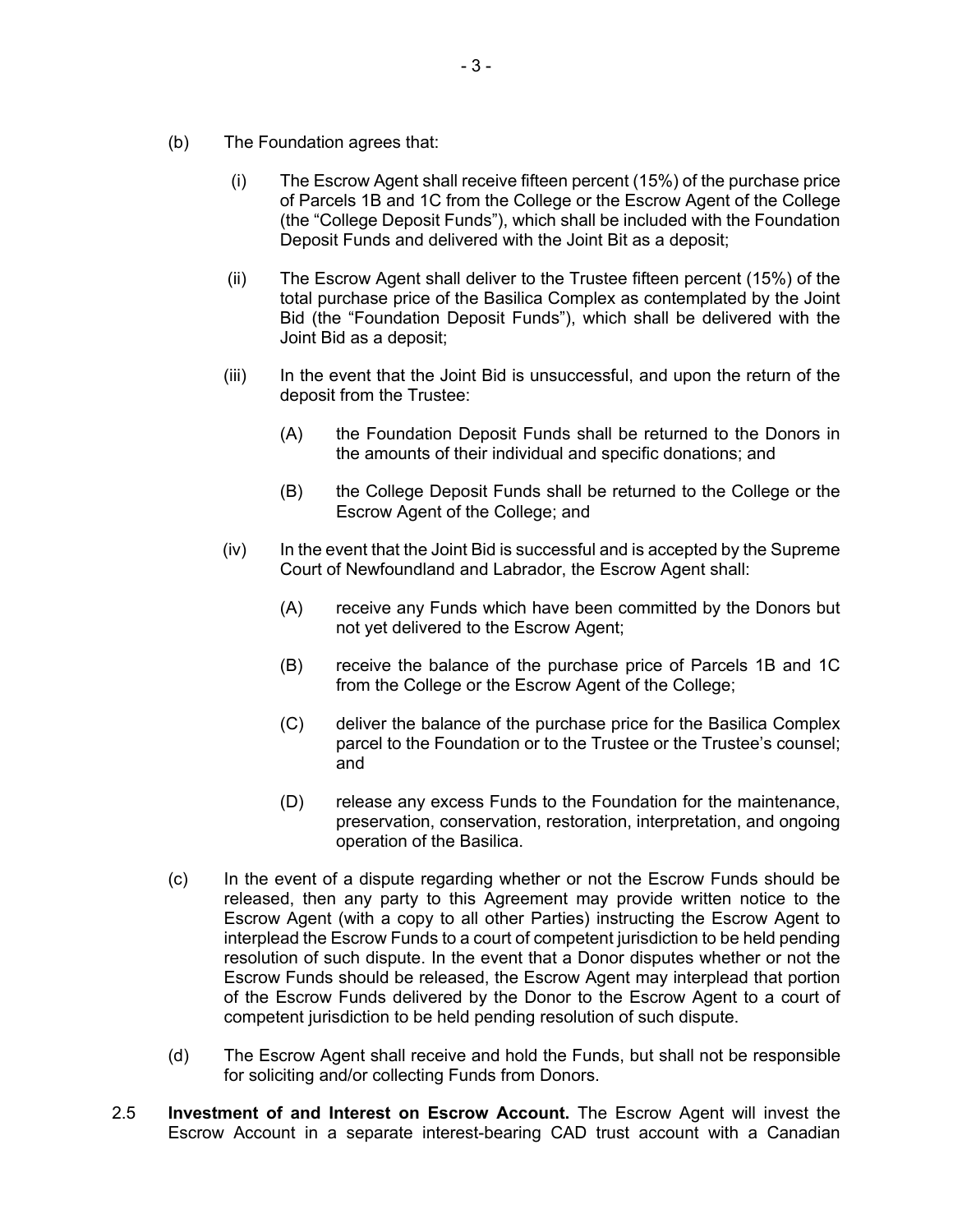Chartered Bank, redeemable at any time, or in such other manner as is agreed to by the Foundation in writing. All interest earned on the Escrow Account will form part of Escrow Funds. The Escrow Funds shall remain at all times in CAD.

2.6 **Court Orders.** The Escrow Agent is authorized and directed to comply with and obey the order, judgment or decree of any court of competent jurisdiction, and in case of such compliance the Escrow Agent will not be liable to any party or to any other person even if any such order, judgment or decree is subsequently reversed, modified, annulled, set aside or vacated.

# **ARTICLE 3 TERM AND TERMINATION OF AGREEMENT**

- 3.1 **Term and Termination.** This Agreement will remain in full force and effect until:
	- (a) terminated in accordance with the terms of this Agreement or by order of a court of competent jurisdiction; or
	- (b) until payment of the full amount of the Escrow Funds has been made by the Escrow Agent in accordance with the terms of this Agreement, at which time this Agreement will terminate.

# **ARTICLE 4 ESCROW AGENT**

- 4.1 **Covenants of the Escrow Agent.** The Escrow Agent agrees to be bound by all of the terms and provisions contained in this Agreement applicable to the Escrow Agent. Any act or matter to be done or carried out by the Escrow Agent may be done or carried out by or under the direction of any lawyer practicing with the Escrow Agent.
- 4.2 **Escrow Agent as Legal Advisor.** The parties to this Agreement acknowledge and agree that prior to entering into this Agreement the Escrow Agent has and may continue to act as the legal advisor to the Foundation. Without limiting the generality of the foregoing, the Parties acknowledge, agree and consent to the Escrow Agent acting as legal advisor to the Foundation with respect to any matters in relation to or arising from the Joint Bid and this Agreement.
- 4.3 **Escrow Agent as Trustee.** The Escrow Agent will act at all times and for all purposes under this Agreement as a holding agent and trustee for the Foundation and the Parties to this Agreement, however the duties and powers of the Escrow Agent as trustee are only as expressly stated in this Agreement and no further duties or powers will be implied by the description of the Escrow Agent as trustee.
- 4.4 **Fees and Costs.** The Foundation agrees with the Escrow Agent to be responsible for and to pay to the Escrow Agent the following amounts:
	- (a) all reasonable fees charged by the Escrow Agent for the Escrow Agent's services under this Agreement; and
	- (b) any and all expenses reasonably incurred by the Escrow Agent in discharging the Escrow Agent's duties in accordance with the terms of this Agreement.

## 4.5 **Withdrawal of Escrow Agent.**

(a) The Escrow Agent may withdraw by giving thirty (30) days written notice to the Parties to this Agreement. Within the thirty (30) day period, the Parties will appoint another escrow agent, which will, unless otherwise agreed in writing by the Parties, be a lawyer or firm of lawyers duly qualified to practice in the Province of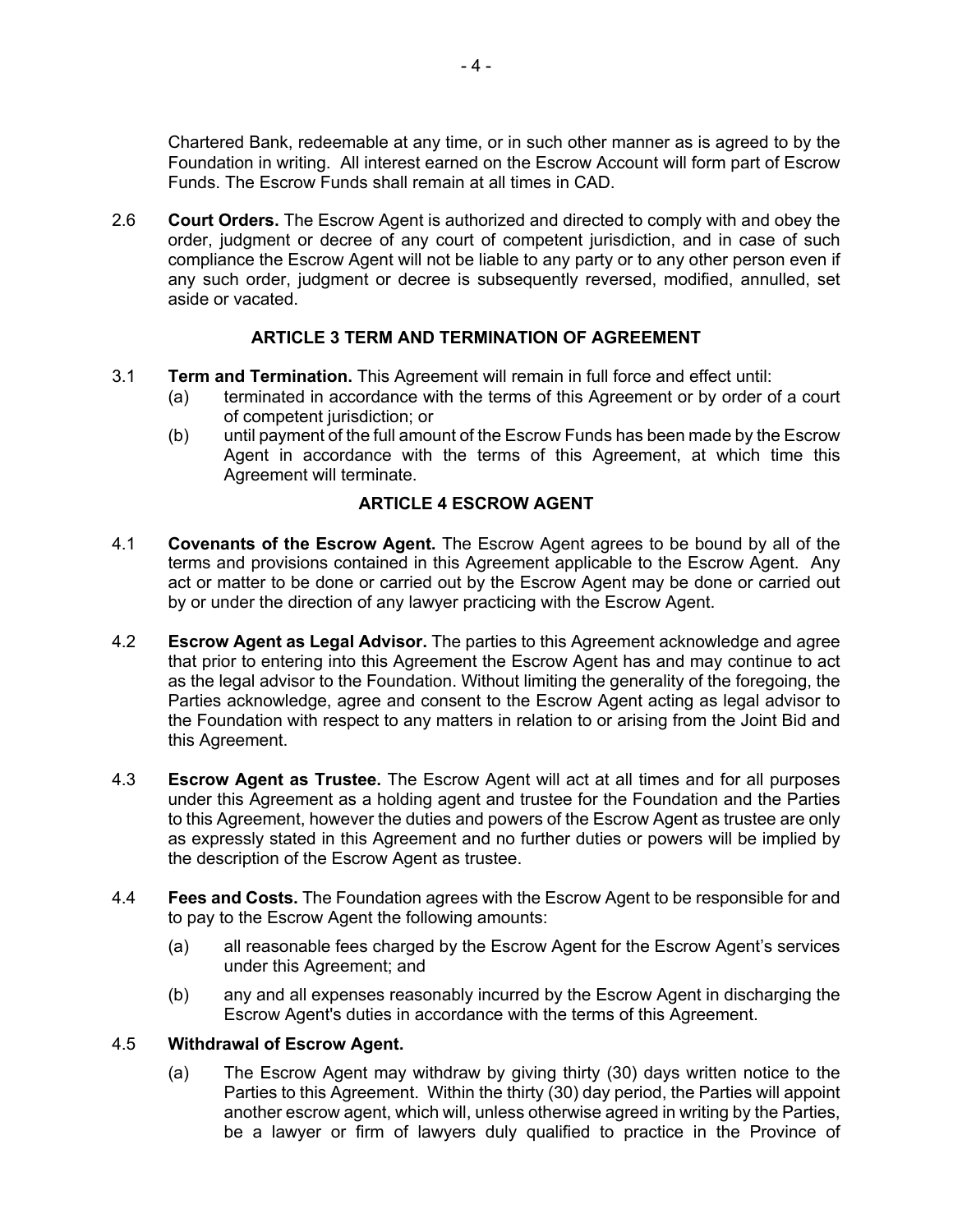Newfoundland and Labrador (the "New Agent"), who are able and willing to accept the Escrow Funds and establish the Escrow Account on substantially the same terms as set out in this Agreement.

(b) Upon the appointment of the New Agent, the Parties will provide written notice of the New Agent to the Escrow Agent. Upon delivery of the Escrow Funds to the New Agent, the obligations of the Escrow Agent under this Agreement will terminate. In the event that a New Agent is not appointed within the thirty (30) day period, the Parties agree that the Escrow Agent will apply to pay the Escrow Funds into a court of competent jurisdiction and upon doing so, the obligations of the Escrow Agent under this Agreement will terminate.

#### **ARTICLE 5 LIABILITY OF ESCROW AGENT**

- 5.1 **Escrow Agent Not Bound by Provisions Outside Agreement.** The Escrow Agent is not a party to and is not bound by any provisions that may be evidenced by, or arise out of, any agreement other than as set forth under the express provisions of this Agreement.
- 5.2 **Limitation on Action for Default.** The Escrow Agent is not required to take notice of any default or take any action with respect to such default involving any expense or liability, unless notice in writing of such default is formally given to the Escrow Agent in accordance with the notice provisions of this Agreement and unless the Escrow Agent is indemnified and funded, in a manner satisfactory to it, against such expense or liability.
- 5.3 **Advice of Legal Counsel.** The Escrow Agent may seek the advice of independent legal counsel in the event of any question or dispute as to the construction of any provision of this Agreement or its obligations under this Agreement, and the Escrow Agent will not incur any liability and will be fully protected in acting in accordance with the opinion and instructions of such legal counsel.
- 5.4 **Error of Judgment.** The Escrow Agent will not be liable for any error of judgment, or for any act done or omitted by it in good faith, or for any mistake of fact or law, or for anything which it may do or omit from doing in connection with this Agreement, except for gross negligence, fraud or willful misconduct.
- 5.5 **Release from Liability.** The Escrow Agent will not, by reason of its signing this Agreement, or otherwise, assume any responsibility or liability relating to the Escrow Funds or for any transaction between the Parties, other than the performance of its obligations in accordance with this Agreement. The Escrow Agent will be automatically released from all responsibility and liability under this Agreement upon the delivery of the Escrow Funds in accordance with the provisions of this Agreement.
- 5.6 **Indemnity.** Without limiting any protection or indemnity of the Escrow Agent under any other provision of this Agreement, or otherwise at law, the Parties hereby agree to jointly and severally indemnify and hold harmless the Escrow Agent from and against any and all liabilities, losses, damages, penalties, claims, action, suits, costs, expenses and disbursements, including reasonable legal or advisor fees and disbursements, of whatever kind and nature which may at any time be imposed on, incurred by or asserted against the Escrow Agent in connection with the performance of its duties and obligations hereunder, other than such liabilities, losses, damages, penalties, claims, actions, suits, costs, expenses and disbursements arising by reason of the gross negligence, fraud or willful misconduct of the Escrow Agent. This provision will survive the resignation or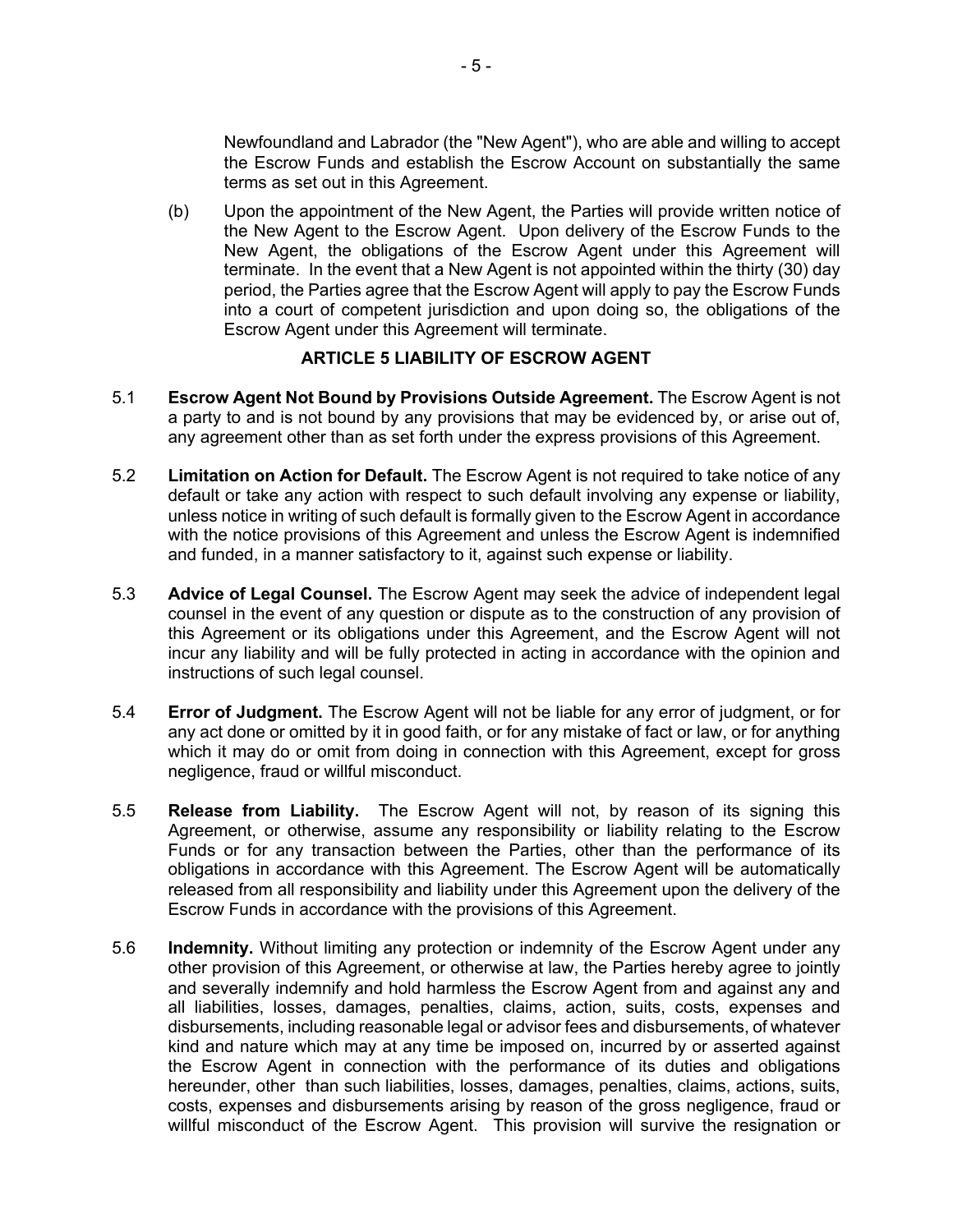removal of the Escrow Agent. The Escrow Agent is not under any obligation to prosecute or to defend any action or suit in respect of the relationship which, in the opinion of its legal counsel, may involve it in expense or liability, unless the Parties, so often as required, furnish the Escrow Agent with satisfactory indemnity and funding against such expense or liability.

- 5.7 **Duties Limited.** The Escrow Agent has no duties except those that are expressly set out in this Agreement, and the Escrow Agent is not be liable except for the performance of such duties and obligations as are specifically set forth in this Agreement and no implied covenants or obligations will be read into this Agreement against the Escrow Agent. The Escrow Agent will not be bound by any notice, claim or demand with respect to, or any waiver, modification, amendment, termination or rescission of this Agreement, unless received by it in writing and if its duties as set out in this Agreement are affected, unless the Escrow Agent has given its prior written consent to such amendment. The Escrow Agent is not required to expend or risk its own funds or otherwise incur financial liabilities in the performance of any of its duties under this Agreement.
- 5.8 **Reliance on Documents Apparently Signed.** The Escrow Agent will not incur any liability in acting on any signature, notice, instruction, consent, or document reasonably believed by the Escrow Agent to be genuine, and the Escrow Agent may assume that any person purporting to give it any such notice, instruction, consent or document on behalf of the Parties in accordance with the provisions of this Agreement, has been duly authorized to do so.
- 5.9 **Survival.** The provisions of this Article 5 will survive the Closing and the termination of this Agreement.

## **ARTICLE 6 GENERAL MATTERS**

- 6.1 **Entire Agreement.** This Agreement shall constitute the entire agreement between the Parties pertaining to the subject matter of this Agreement. There are no warranties, representations, covenants or agreements between the Parties in connection with such subject matter except as specifically set forth or referred to in this Agreement.
- 6.2 **Notices.** Any notice, consent, wavier, approval, authorization or other communication which any party is required or may desire to give to or make upon any other party pursuant to this Agreement will be effective and valid only if in writing and personally delivered or sent by facsimile or email transmission to the other party or Parties at the address set out below (or at such other address as any such other party may designate by notice delivered in accordance with this Section 6.2).

#### **Basilica Heritage Foundation, Inc.**

200 Military Road St. John's, NL A1C 2E8 Attention: Email: Phone: Fax: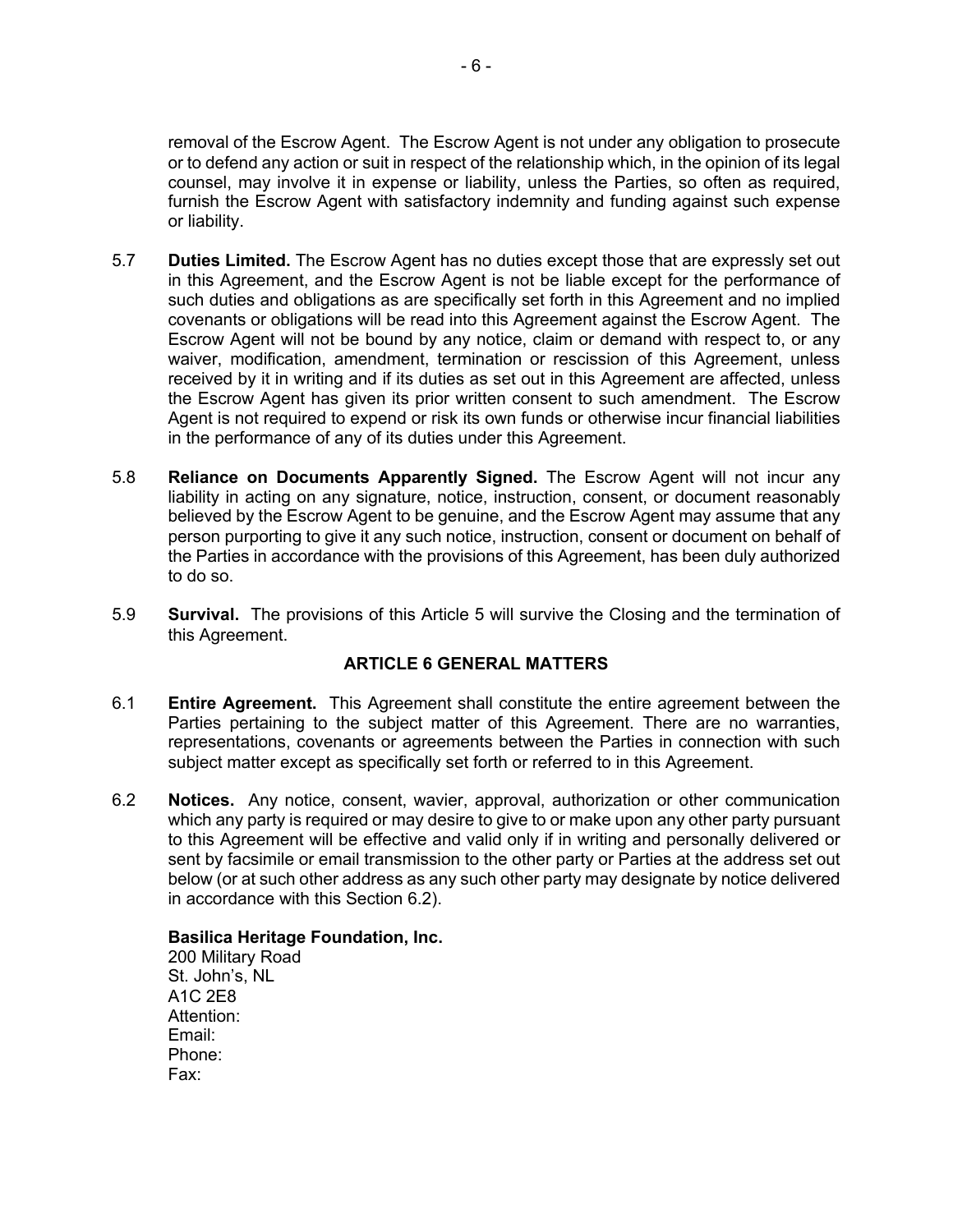#### **Stewart McKelvey**

Cabot Place, Suite 1100 100 New Gower Street St. John's, NL A1C 5V3 Email: bsheppard@stewartmckelvey.com Phone: 709.570.8832 Fax: 709.722.4565

Any notice delivered or sent in accordance with this Section 6.2 will be deemed conclusively to have been given and received on the day such notice was delivered or sent if it was delivered or sent on a day that was a Business Day or on the next day that is a Business Day if it was delivered or sent on a day that was not a Business Day.

- 6.3 **Time of Essence.** Time is of the essence in this Agreement in all respects.
- 6.4 **Further Assurances.** Each of the Parties will promptly do, make, execute or deliver, or cause to be done, made, executed or delivered, all such further acts and documents as the other parties may reasonably require from time to time for the purpose of giving effect to this Agreement and will use reasonable efforts and take all such steps as may be reasonably within its power to implement to their full extent the provisions of this Agreement.
- 6.5 **Modifications, Approval and Consents.** No amendment, modification, termination or waiver of, and no consent with respect to, any provisions of this Agreement will be effective unless in writing signed by the party against whom such amendment, modification, termination, waiver or consent is sought to be enforced, and then any such waiver or consent will be effective only in the specific instance and for the specific purpose given.
- 6.6 **Enurement.** This Agreement will enure to the benefit of and be binding upon the Parties and their respective heirs, administrators, executors, successors and assigns.
- 6.7 **Governing Law.** This Agreement is and will be deemed to have been made in the Province of Newfoundland and Labrador, and for all purposes will be governed exclusively by and construed and enforced in accordance with the laws of the Province of Newfoundland and Labrador and the laws of Canada applicable therein and the rights and remedies of the Parties will be determined in accordance with those laws. The Parties irrevocably attorn and submit to the exclusive jurisdiction of the courts of the Province of Newfoundland and Labrador.
- 6.8 **Counterparts.** This Agreement may be executed in counterparts, each of which shall be deemed an original, but all of which together shall be deemed to be one and the same agreement. A signed copy of this Agreement delivered by facsimile, email or other means of electronic transmission shall be deemed to have the same legal effect as delivery of an original signed copy of this Agreement.